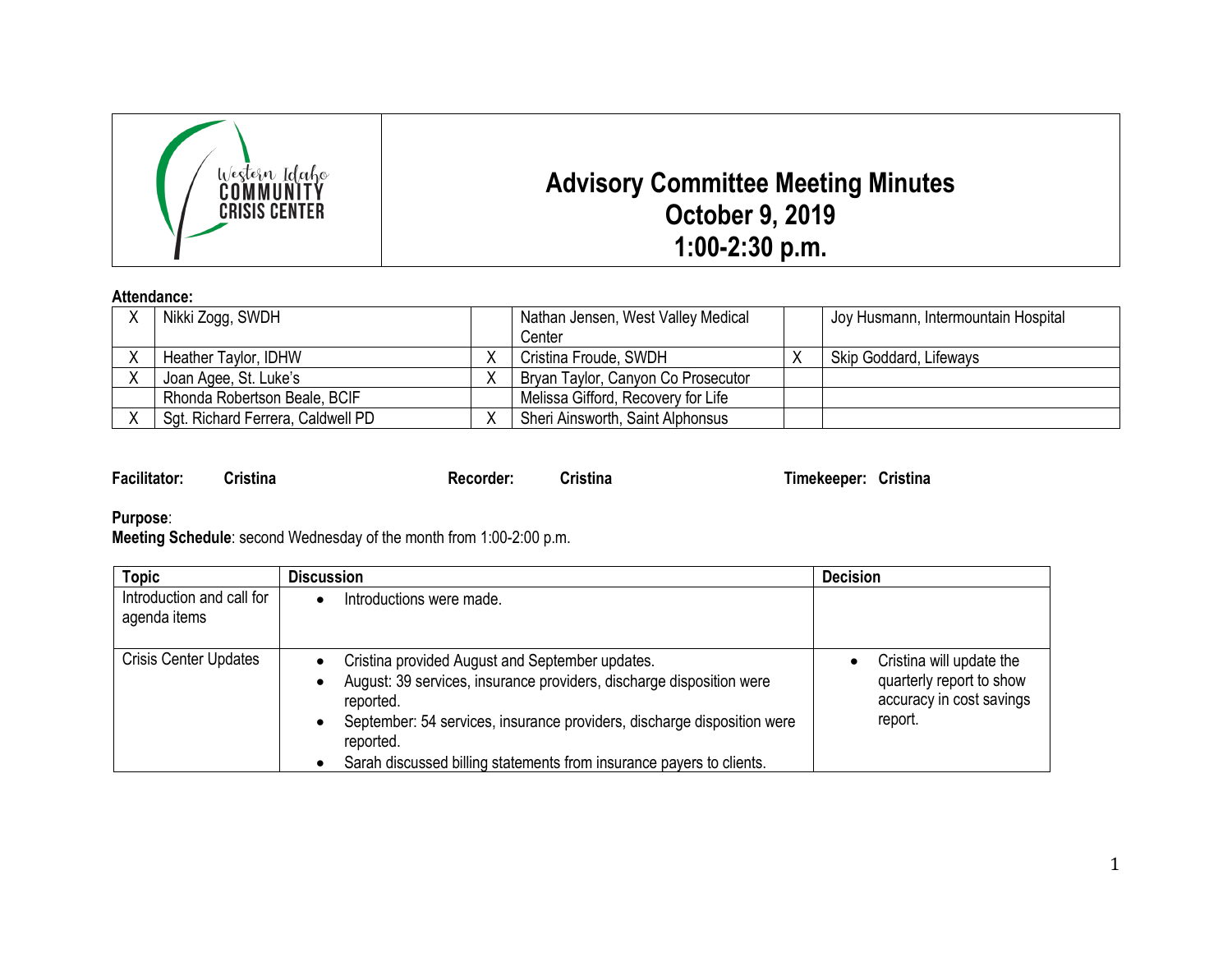|                                              | Sarah provided an update on telehealth services for the WICCC that<br>$\bullet$<br>could go live by mid-November. Callers would be emailed a link to access<br>crisis telehealth services.<br>WICCC is offering master level internships with local schools, 9 interns<br>$\bullet$<br>are cycling through.<br>Joan asked a question about the calculation for cost savings for Jail<br>$\bullet$<br>Cristina provided and update on the average length of stay per<br>department of corrections and the cost per day.<br>Commissioner Kelly clarified that the Idaho Corrections and jail were 2<br>$\bullet$<br>different systems and the calculation might not be accurate.<br>Nikki questioned what would be the best way to determine cost savings<br>$\bullet$<br>for jail.<br>Canyon county jail is \$70 per day; every county has a different rate.<br>$\bullet$<br>Group discussed moving forward to calculate the average day rate for<br>$\bullet$<br>each county jail and days spent in jail.<br>The group discussed if jails currently ask if someone has mental illness,<br>$\bullet$<br>but they only ask if they are suicidal. Richard reported that if someone is<br>intoxicated they go to jail and if they cannot stand they go to medical<br>clearance which occurs at the hospital.<br>Cristina discussed tracking current cost of jail medical clearances needed<br>$\bullet$<br>for suicide and intoxication.<br>Cristina discussed how law enforcement complete a form at the crisis<br>$\bullet$<br>center and report where would you have taken them if the crisis enter was<br>not here, jail or hospital? This form can be used to track diversions.<br>Richard can provide calls for service once building remodel is completed.<br>$\bullet$<br>Group discussed the law enforcement intake form at WICCC would be a<br>$\bullet$<br>better indicator for diversion. |                                                                                                                                                                                                           |
|----------------------------------------------|---------------------------------------------------------------------------------------------------------------------------------------------------------------------------------------------------------------------------------------------------------------------------------------------------------------------------------------------------------------------------------------------------------------------------------------------------------------------------------------------------------------------------------------------------------------------------------------------------------------------------------------------------------------------------------------------------------------------------------------------------------------------------------------------------------------------------------------------------------------------------------------------------------------------------------------------------------------------------------------------------------------------------------------------------------------------------------------------------------------------------------------------------------------------------------------------------------------------------------------------------------------------------------------------------------------------------------------------------------------------------------------------------------------------------------------------------------------------------------------------------------------------------------------------------------------------------------------------------------------------------------------------------------------------------------------------------------------------------------------------------------------------------------------------------------------------------------------------------------------------------------------------------|-----------------------------------------------------------------------------------------------------------------------------------------------------------------------------------------------------------|
| By Law approval, vote<br>for chair, co-chair | The group reviewed the changes requested on the previous month for the<br>$\bullet$<br>Bylaws.<br>By laws were approved as is.<br>$\bullet$<br>Chair and Vice Chair will sign the Bylaws next month.<br>$\bullet$<br>After further discussion Richard was elected Chair and Heather vice-chair.<br>$\bullet$<br>Ryan Phillips at IDHW now oversees the WICCC contract and the group<br>$\bullet$<br>discussed Heather can be a voting member since she does not directly<br>oversee the contracts.<br>Commissioner Kelly recused himself from either position.<br>$\bullet$                                                                                                                                                                                                                                                                                                                                                                                                                                                                                                                                                                                                                                                                                                                                                                                                                                                                                                                                                                                                                                                                                                                                                                                                                                                                                                                       | A motion was made to<br>approve the bylaws, Joan<br>moved to approve them,<br>Richard seconded the<br>motion, all were in favor.<br>A motion was made to<br>elect Richard as Chair<br>and Heather as Vice |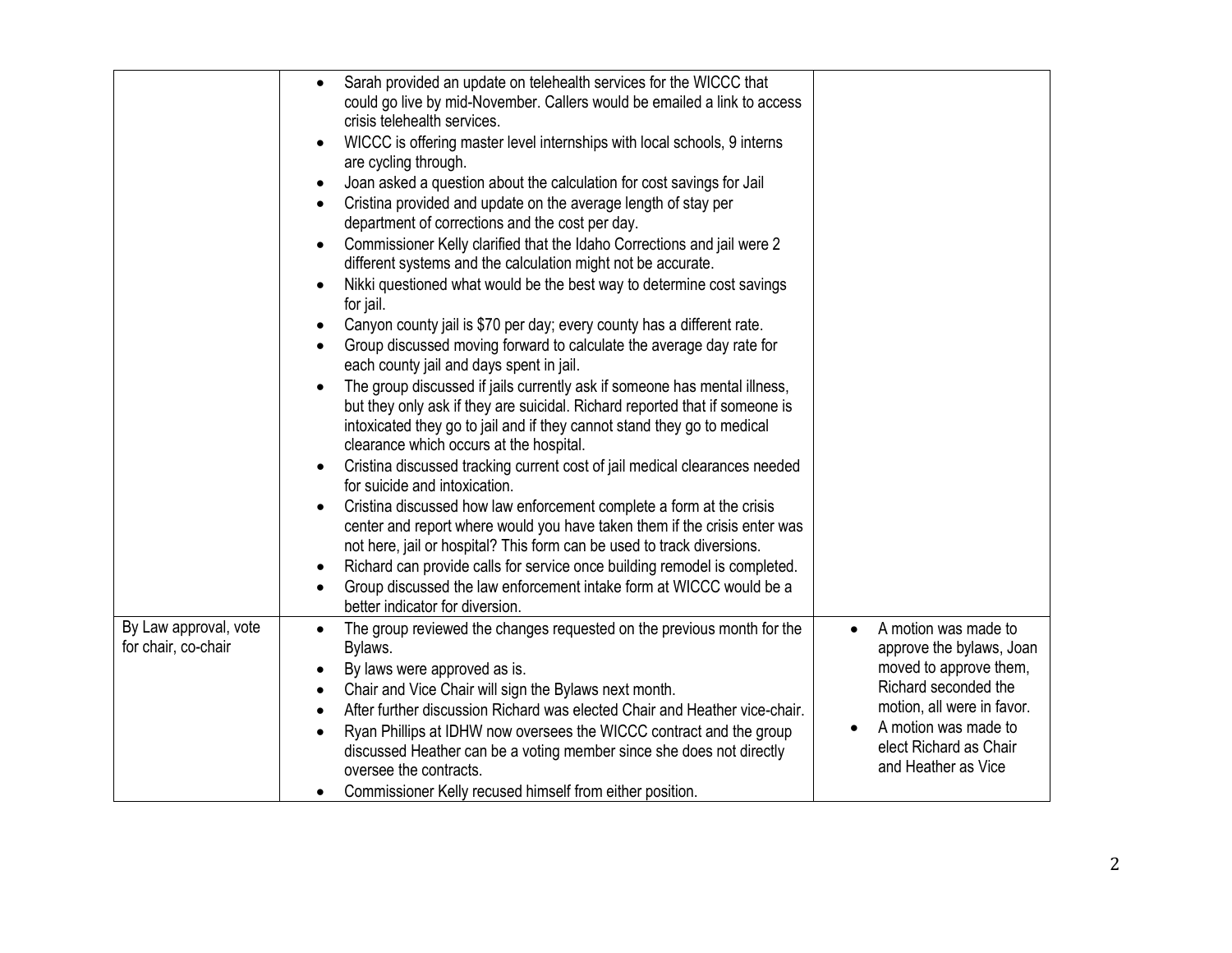|                                               |                                                                                                                                                                                                                                                                                                                                                                                                                                                                                                                                                                                                                                                                                                                                                                                                                                                                                                                                                                                                                                                                                                                                                                                                                                                                                                                                                                                                                                                                                                                                                                                                                                                                                                                                                                                                                            | Chair, Sheri seconded the<br>motion, all were in favor. |
|-----------------------------------------------|----------------------------------------------------------------------------------------------------------------------------------------------------------------------------------------------------------------------------------------------------------------------------------------------------------------------------------------------------------------------------------------------------------------------------------------------------------------------------------------------------------------------------------------------------------------------------------------------------------------------------------------------------------------------------------------------------------------------------------------------------------------------------------------------------------------------------------------------------------------------------------------------------------------------------------------------------------------------------------------------------------------------------------------------------------------------------------------------------------------------------------------------------------------------------------------------------------------------------------------------------------------------------------------------------------------------------------------------------------------------------------------------------------------------------------------------------------------------------------------------------------------------------------------------------------------------------------------------------------------------------------------------------------------------------------------------------------------------------------------------------------------------------------------------------------------------------|---------------------------------------------------------|
| <b>Crisis Center</b><br>Needs/Issues/Concerns | Skip discussed staffing issue since a clinician resigning, however Sarah<br>$\bullet$<br>clarified that there was not need because of their internal capacity.<br>There are winter concerns for the outlook of what will happen with crisis<br>$\bullet$<br>center. Thermostat issues in the building to keep clients and employee<br>comfortable. Would appreciate additional advocacy. Cristina will work on<br>having a walk through with the building owner.<br>Kelly discussed wall mounted heaters as a solution.<br>$\bullet$                                                                                                                                                                                                                                                                                                                                                                                                                                                                                                                                                                                                                                                                                                                                                                                                                                                                                                                                                                                                                                                                                                                                                                                                                                                                                       |                                                         |
| <b>Sustainability Update</b>                  | Discussed IDHW letter for budget cut coming in January and July. Nikki<br>$\bullet$<br>has contacted Ross for a response to their conversation stating this crisis<br>center would not lose funding in January if census numbers for Medicaid<br>reimbursement do not make up the difference. A contract amendment did<br>come in but will not be signed without an updated letter from IDHW.<br>Josh Bishop provided an update on IPN and Pacific Source, the payers<br>$\bullet$<br>need the center to be credentialed. Nikki has spoken to Ross about a<br>letter from IDHW that states that the crisis centers that are up and running<br>are monitored and regulated by IDHW.<br>Heather stated that there should not be any push back from Medicaid for<br>$\bullet$<br>crisis center reimbursement.<br>Cristina discussed that a group meets biweekly with Lifeways Josh Bishop<br>$\bullet$<br>and SWDH to work on sustainability.<br>The credentialing would be to credential the facility not the providers and<br>$\bullet$<br>it would be helpful to get a bundle payment for service.<br>There is some state credentialing with legislature possible, but hoping that<br>$\bullet$<br>will not be a need.<br>Sheri looked into CMS standards for credentialing, but since the center is<br>$\bullet$<br>not a medical facility it could not be credentialed this way.<br>IPN might be open to a site visit and credentialing on their own.<br>$\bullet$<br>Sarah discussed that in Oregon providers are individually credentialed<br>$\bullet$<br>through Lifeways.<br>This crisis center is the first to work on a process for payer<br>reimbursement.<br>Ross was going to work on 2 letters 1 that stated we would continue to<br>have the budget we have now and the other was on credentialing letter to |                                                         |